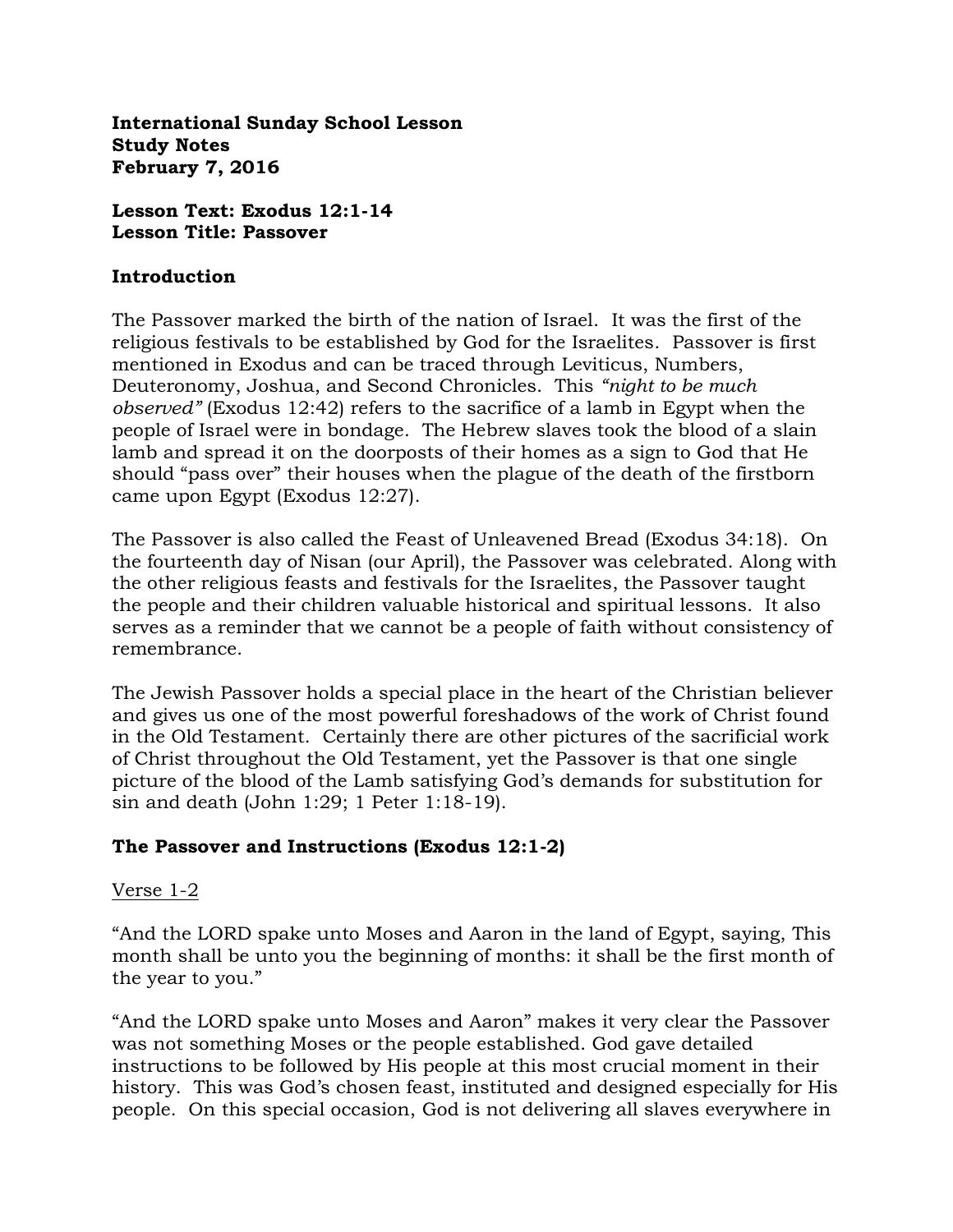the world; He is delivering His chosen people from the hands of Pharaoh in Egypt.

"This month shall be unto you the beginning of months: it shall be the first month of the year to you," is a significant statement. God inaugurated a new calendar for Israel. This was to remind the people their life as the people of God was forever connected to their historical deliverance from Egypt.

What God was about to do would be a "beginning of month" or as "the first month of the year" to the Israelites. The Jewish nation in the Old Testament had two calendars, a civil calendar beginning in our September or October, and a religious calendar which began in our March or April. New Year's Day for the Israelites in the civil year was Rosh Hashana, which means "beginning of the year." Rosh Hashana, fell in the seventh month of the religious calendar and ushered in the special events in the month of Tishri: the Feast of Trumpets, the Day of Atonement, and the Feast of Tabernacles. But Passover marked the beginning of the religious year, and at Passover, the focus is on the lamb.

The Passover was also a time of new beginning. Just as the Passover changed Israel's calendar, salvation changes the sinner's life as well. *"Old things are passed away; behold all things are become new"* (2 Corinthians 5:17).

### Verse 3-4

"Speak ye unto all the congregation of Israel, saying, In the tenth day of this month they shall take to them every man a lamb, according to the house of their fathers, a lamb for an house: And if the household be too little for the lamb, let him and his neighbour next unto his house take it according to the number of the souls; every man according to his eating shall make your count for the lamb."

"Speak ye unto all the congregation of Israel" may seem like simple words of instruction but there is a message in those words. Our familiarity with the Passover story can sometimes prevent us from acknowledging the reality of this story. Put yourself in Egypt. They were to hear important words pertaining to a substitute that would keep their firstborn from dying along with a soon coming deliverance. Remember, these Hebrews had never *heard* anything like this before and they had never *done* anything like this before.

Everything about the "lamb" in our lesson points us to and reminds us of our Savior Jesus Christ, the Lamb of God (John 1:29). Again, keep in mind these Hebrews did not have a completed Bible as you and I to know and understand all the ramifications and types their actions and obedience were foreshadowing. According to God's instructions to Moses, "every man" was to "take…a lamb for his house" and family. Although the word translated "lamb" in this text can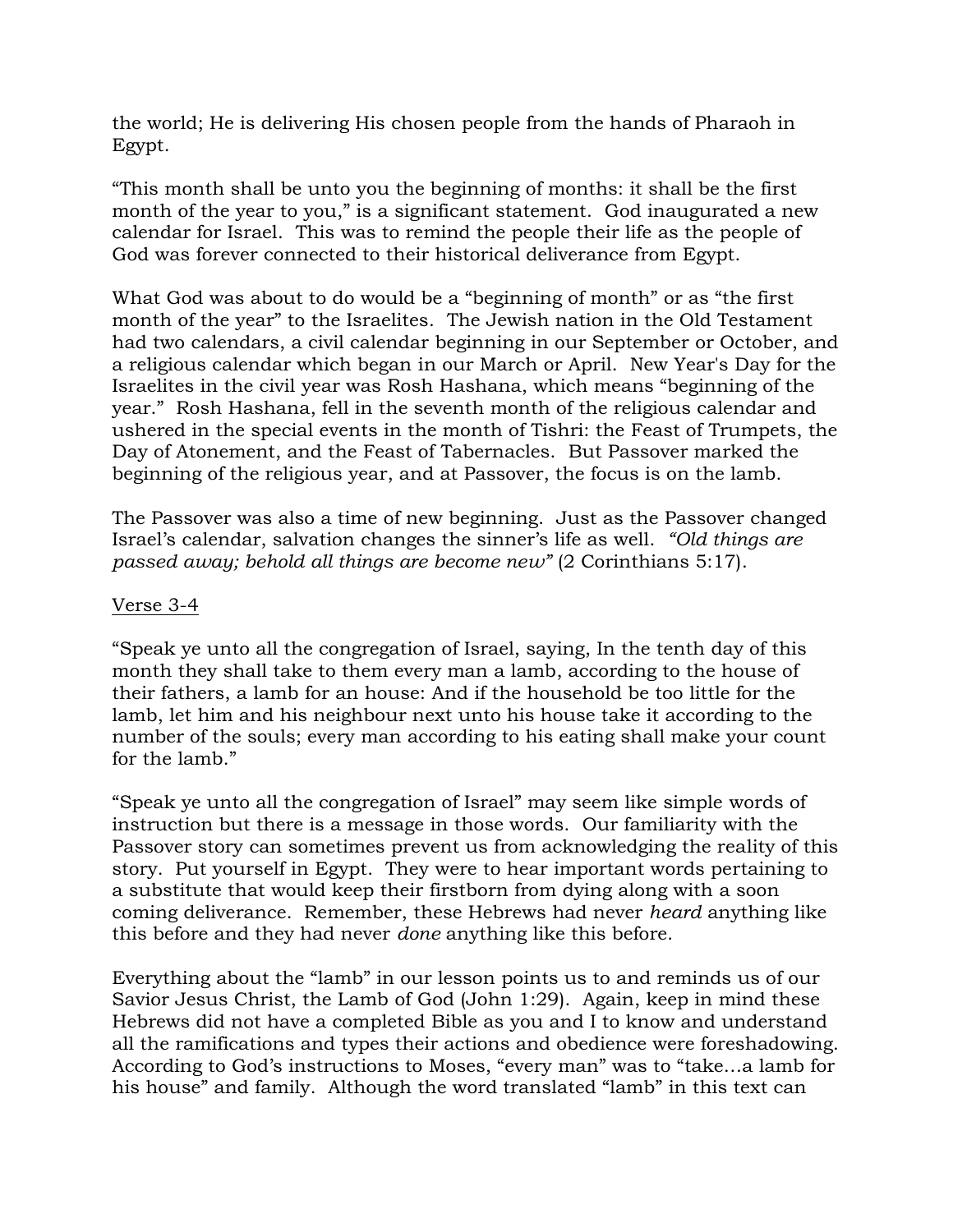mean the young of a goat, it is commonly agreed by scholars that sheep were almost always used.

First, a "lamb" was to be selected on "the tenth day of this month." While this "lamb" was to be selected on "the tenth day of this month," our "Lamb," Jesus Christ, was selected before the foundation of the world (1 Peter 1:20). Our deliverance from sin was not an afterthought with God! Second, "if a particular household was too little for the lamb," or if there was a small family which could not possibly consume the lamb, any other large family could help eat the remaining meat of the lamb. The point is no family large or small is to be excluded from partaking of the "lamb." The slaying and eating of the Passover "lamb" is about *inclusion*, not *exclusion*.

## Verse 5-6

"Your lamb shall be without blemish, a male of the first year: ye shall take it out from the sheep, or from the goats: And ye shall keep it up until the fourteenth day of the same month: and the whole assembly of the congregation of Israel shall kill it in the evening."

Third, the "lamb shall be without blemish, a male of the first year." This means the lamb was one-year-old and the body of the "lamb" was not to be marred in any shape, fashion, or form." A "male of the first year" would be strong, in the prime of life. This is symbolic of the perfect sacrifice of Jesus, the Lamb of God, for the sins of the world (1 Peter 1:19-20; Hebrews 4:15; 7:26; 9:14). Christ, who was offered as our substitute for sin was around 33- 34 years of age, certainly in the prime of life. He had no sin and knew no sin (2 Corinthians 5:21). He was "without blemish." Fourth, the "lamb" was to be kept "until the fourteenth day of the same month: and the whole assembly of the congregation shall kill it in the evening."

From the "tenth day of this month" until the "fourteenth day of the same month" the people watched the lamb. So it was with Christ during His earthly ministry. Pontus Pilate said, *"…I find in him no fault at all"* (John 18:38). God the Father said, *"This is my beloved Son, in whom I am well pleased"* (2 Peter 1:17).

The "lamb" was to be slain before or at sunset on the "fourteenth day" (Deuteronomy 16:6). Pause for a moment and think about the words "kill it." A family representative was to "kill" the lamb. To "kill" or "slay" means to "butcher." This is not a pretty picture! The prophet Isaiah wrote about Christ, our Lamb, *"…he is brought as a lamb to the slaughter, and as a sheep before her shearers is dumb"* (Isaiah 53:7). John the Apostle saw Him in his heavenly vision as *"…a Lamb as it had been slain"* (Revelation 5:6). In that same scene the heavenly choir declared *"…Thou art worthy…for thou was slain, and hast*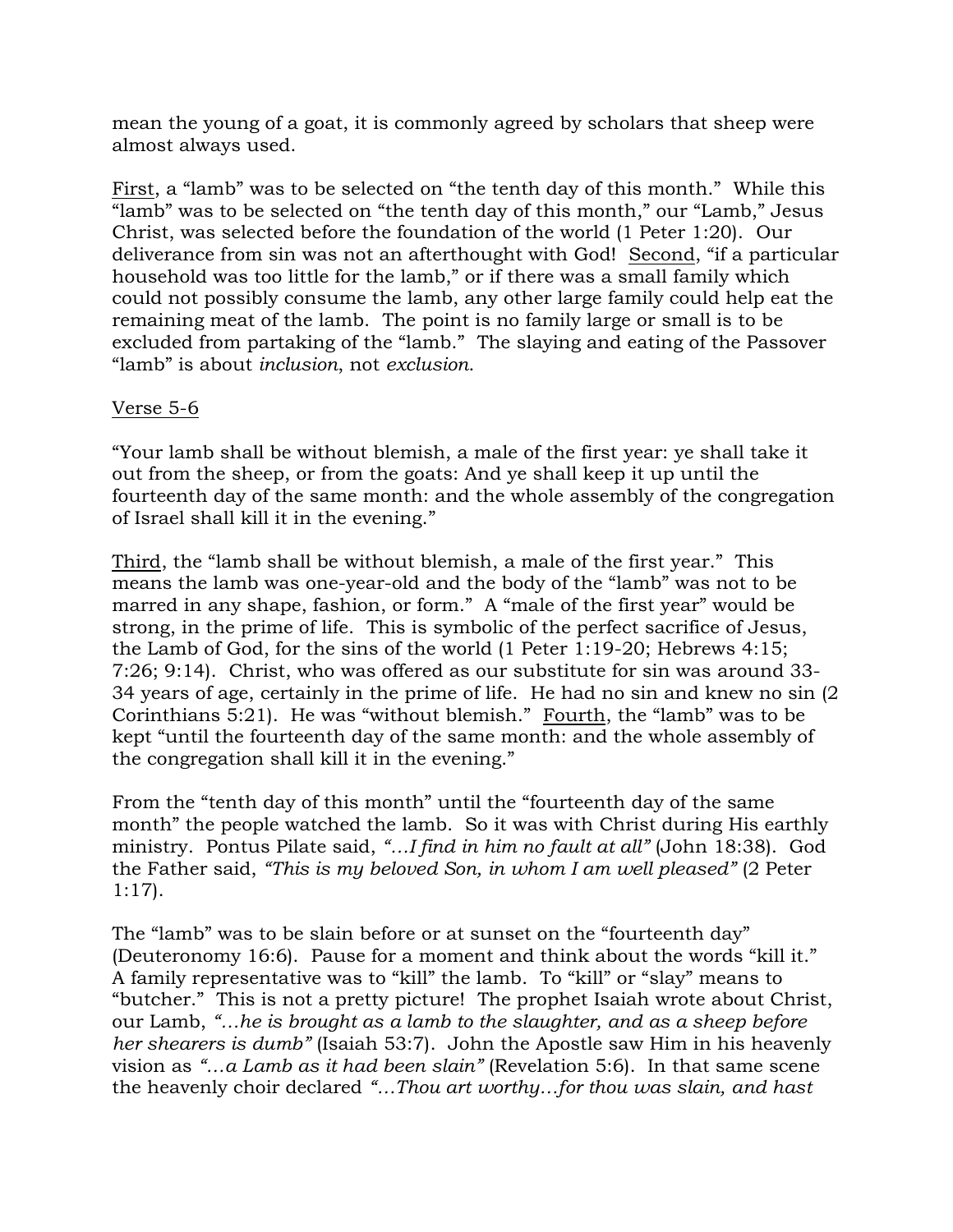*redeemed us to God by thy blood"* (Revelation 5:9). This scene of death is significant to the beginning of Passover and to the believer's salvation.

### Verse 7-8

"And they shall take of the blood, and strike it on the two side posts and on the upper door post of the houses, wherein they shall eat it. And they shall eat the flesh in that night, roast with fire, and unleavened bread; and with bitter herbs they shall eat it."

The one-year-old lamb without a blemish must have been a beautiful sight to behold from the "tenth day of the month" until the "fourteenth day of the same month." But God's people were not protected by a living lamb separated from the other lambs and sheep. Neither are we from eternal death and delivered from bondage to spiritual freedom by Christ's living example. We are saved by His death and the shedding of blood (Hebrews 9:22).

The "blood" was to be spread on the doorframes of the house where the "lamb" was eaten. The purpose for placing the "blood" upon the door post is expanded upon in verse 13. The "flesh" of the lamb was to be "roasted over fire" and eaten hastily. The "unleavened bread" and "bitter herbs" was to accompany the meat. The "bread" was to be "unleavened" or not include any yeast because they were to leave Egypt in a hurry and did not have time to wait on the bread to rise (Exodus 12:11). The "bitter herbs" served as a reminder of the bitterness of life they had lived in Egypt, from which the Lord was now delivering them.

### Verse 9-10

"Eat not of it raw, nor sodden at all with water, but roast with fire; his head with his legs, and with the purtenance thereof. And ye shall let nothing of it remain until the morning; and that which remaineth of it until the morning ye shall burn with fire."

The meat was to be cooked thoroughly. All the meat was to be "roasted with fire." There was to be no "blood" left in it because "blood" is life and that is sacred to God (Genesis 9:4). "Purtenance" refers to the inner organs of the lamb. "And ye shall let nothing of it remain until the morning" means everything had to be eaten in one sitting. Anything left over was to be "burned with fire."

## **The Passover and Preparation (Exodus 12:11-13)**

Verse 11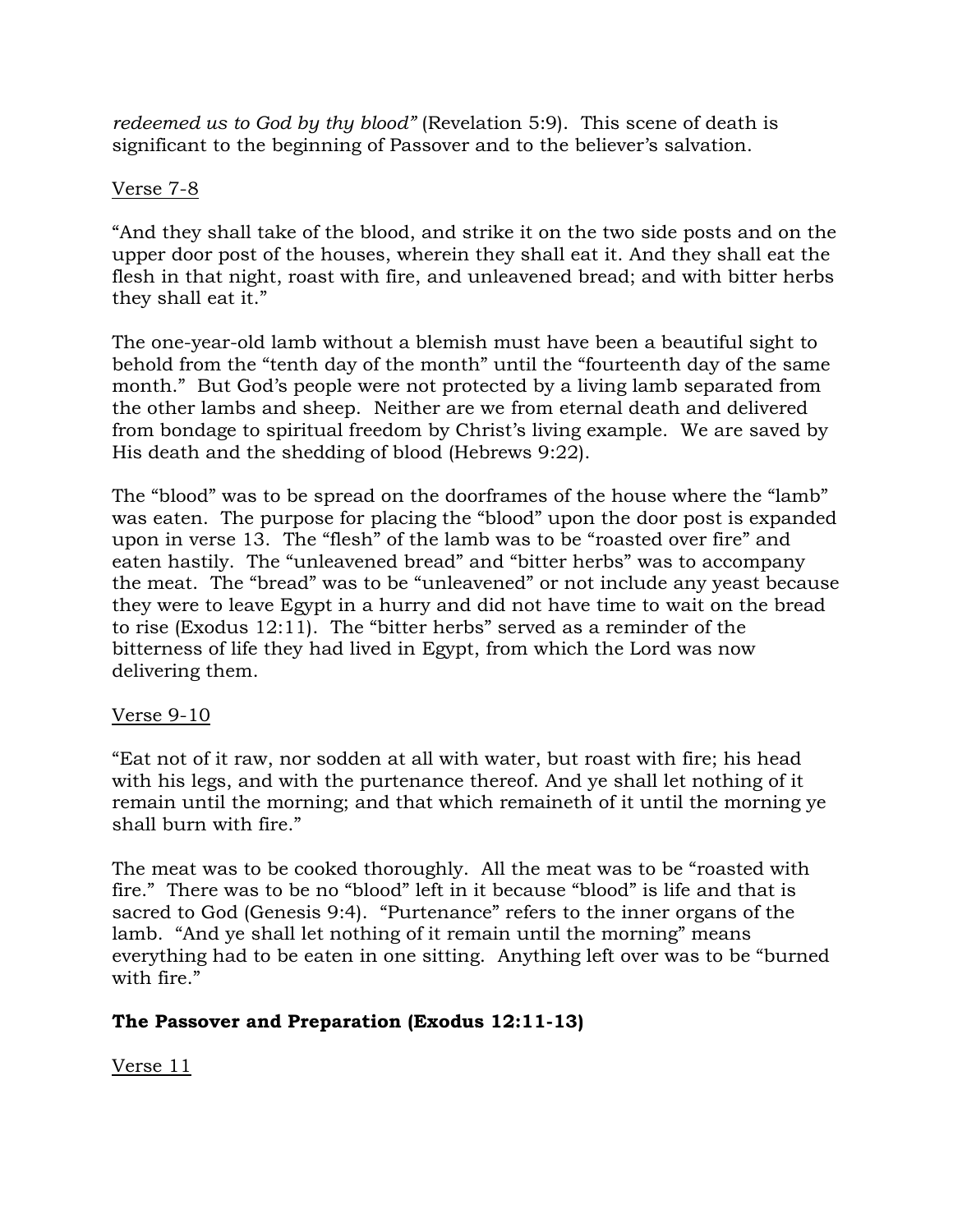"And thus shall ye eat it; with your loins girded, your shoes on your feet, and your staff in your hand; and ye shall eat it in haste: it is the LORD'S passover."

As the Israelites were eating the Passover meal they were to be ready for departure and travel. "Loins girded" meant their clothing must be tucked in so as not to get in the way of walking. Their old slave clothes would be removed and they would dress in new garments of salvation. "Shoes on your feet" meant they are now ready to walk with the Lord out of a life of bondage and into a glorious new life of redemption. "Staff in your hand" is a sign the Israelites are now entering a pilgrimage as they start their journey to the Promised Land. "Staff" in "hand" also signifies as they journeyed they were to lean on something outside of themselves.

The Passover was to be "eaten in hast" because the Lord could come and call for them to leave at any moment. This is "the LORD'S Passover" means the Passover lamb was for the Lord. It was His by *name* and it was His by *purpose*.

### Verse 12

"For I will pass through the land of Egypt this night, and will smite all the firstborn in the land of Egypt, both man and beast; and against all the gods of Egypt I will execute judgment: I am the LORD."

The actual word "Passover" is difficult to define by a specific Hebrew word. However, it is more than just "passing by the houses of the Israelites." The word means "to spread over" or "to protect." What is happening on this night is God passing through Egypt in judgment, but at the same time He is "spreading protection" over those who have the "blood of the lamb" applied. This is truly a scene of judgment and grace, all in one passing!

The Passover was not only a memorial of the redemptive price paid for Israel's deliverance from Egypt, it was also a special revelation of the impotence of "all the gods of Egypt." The "gods of Egypt" were powerless to protect the firstborn of animal and man from death. "I am the LORD" means when this night was over, Egypt and all the world would know the "LORD" Jehovah was God alone.

### Verse 13

"And the blood shall be to you for a token upon the houses where ye are: and when I see the blood, I will pass over you, and the plague shall not be upon you to destroy you, when I smite the land of Egypt."

"And the blood shall be to you…" are words for meditation and worship. For the Israelites the blood of the slain lamb was for them "a token" or fully sufficient for their salvation and protection. The Lord promised Moses and the people, "When I see the blood, I will pass over you, and the plague shall not be